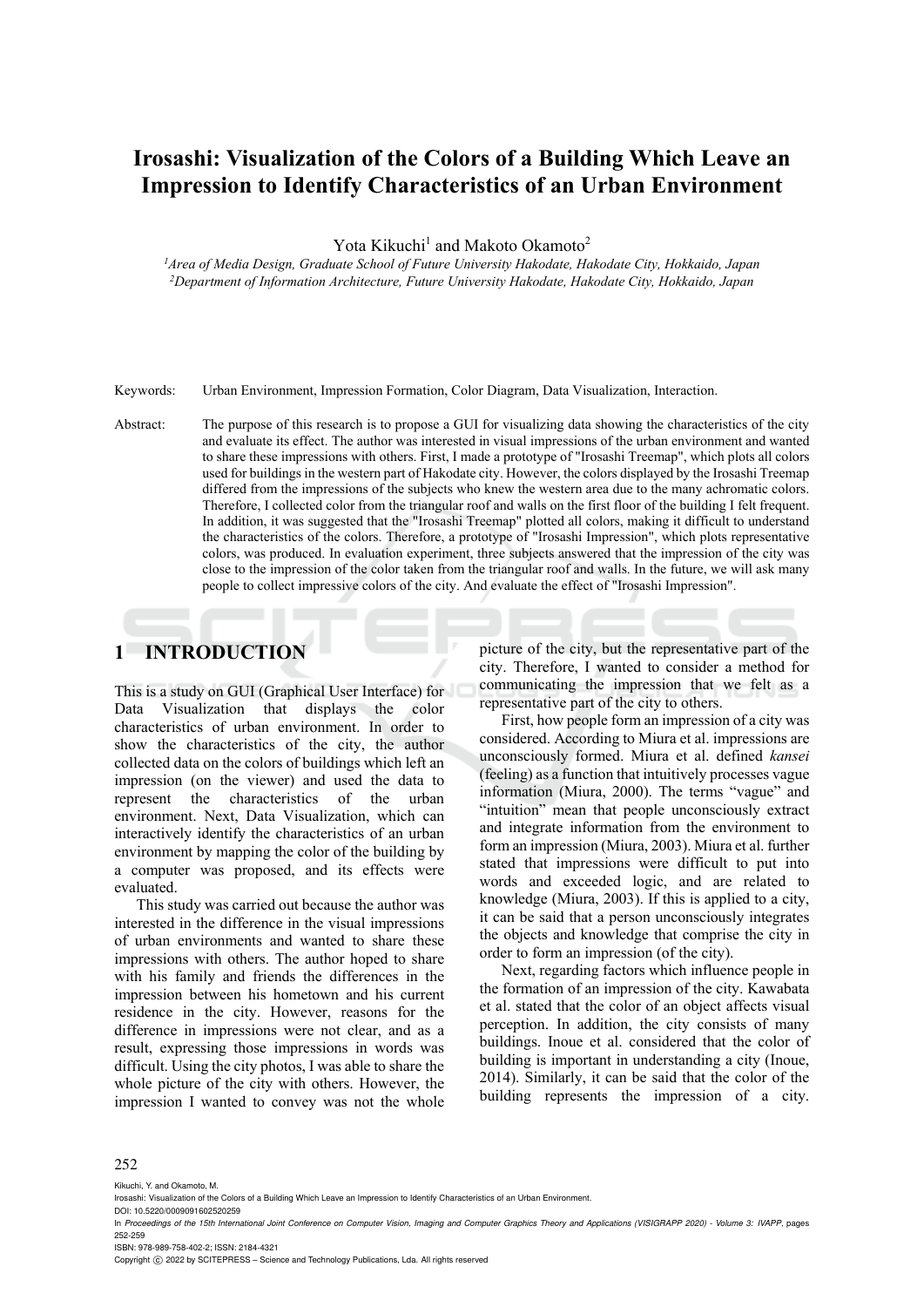Therefore, a collection method of the colors of buildings that can accurately represent the impression of the city was considered.

It is difficult to convey the impression of a color in words to others. Therefore, symbols in a diagram which can convey the impression of a color to others were considered. The diagram shows vague information and can be shared with others. A map shows the characteristics of the world and is a representative example of how a diagram shares information with others. Nakamura considered that a map is based on the world structure in a person's mind (Nakamura, 1993). A world view can be interpreted by a map and shared with others. From this, it was considered possible to interpret the vague impression of the city by mapping the color of an urban building, and could be shared with others.

Data Visualization was considered as a method to represent the colors of a building as diagrams. Data Visualization is a method that allows users to interactively understand the meaning of data using a computer GUI (Graphical User Interface). In addition, by representing the color of a building with a computer, the user can compare the colors of different cities and understand the characteristics of each one.

In some cases, GUI for visualizing color features use color variables (RGB, CMYK, HSV, etc.) to plot all colors. However, I thought it was difficult to understand the features from the large number of displayed colors. Therefore, in order to convey color characteristics in an easy-to-understand manner, we proposed a GUI that plots representative colors.

The purpose of this study is to propose Data Visualization which can show the characteristics of a city and evaluate their effects. In order to show the characteristics of the city, the colors of buildings which left an impression were collected. Next, Data Visualization, which can show the characteristics of an urban environment interactively by mapping the colors of the buildings with a computer, was proposed and their effect was evaluated.

## **2 RELATED WORKS**

## **2.1 Color Characteristics Analysis in an Urban Environment**

The Seibu Area in Hakodate City, Japan, is lined with building painted various colors. Morishita et al. collected previous paint colors by shaving the paint off a building and displayed the color characteristics in a table (Morishita, 2004). The colors of a building are classified into 13 main colors, and a table

summarizes the number of appearances of each color. In the table, colors characteristics are supplemented with text. Conte et al. analyzed the color of buildings focusing on light, time, vegetation and nature The color characteristics of the Italian city of Matera are shown (Conte, 2018). Conte et al. filmed the city of Matera from 15 directions and compared the color characteristics of each direction. The studies by Morishita et al. and Conte et al. are interesting in that the colors of buildings were collected in order to show the characteristics of the city.

## **2.2 Color Characteristics Analysis in Image Engineering**

Muroya et al. analyzed the change in color in the vertical and horizontal directions of a painting and showed the characteristics of the painting (Muroya, 2017). Muroya et al. divided the painting into equal sections and analyzed the colors. Also, Takahashi et al. considered a method to extract representative colors from images composed of complex colors in reference to human visual perception (Takahashi, 2016). Takahashi et al. collected colors from all the objects in the image, and then colors which persons felt were the same were grouped together.

## **2.3 Data Visualization Representing the Visual Characteristics of Urban**

Dudek et al. proposed Data Visualization that combined ratiograms and diachrograms in order to represent historical change of a city (Dudek, 2010). A ratiogram represents the form, structure, and function of building, while a diachrogram represents its life cycle such as building construction and repair. Dudek et al. showed the characteristics of a city by focusing on the structure and history of a building.

### **2.4 Data Visualization Representing Color Characteristics**

PixelChart is Data Visualization that analyzes the colors in images uploaded by users and distributes the colors to CMYK values (Andrei, 2018). In addition, PHOTOTRAILS analyzes the colors of photos uploaded to SNS by city. This Data Visualization divides photos into hue values (Nadav, 2013). PixelChart and PHOTOTRAILS show all collected colors using color variables such as hue and CMYK. PixelChart and PHOTOTRAILS are diagrams that target and represent a single image.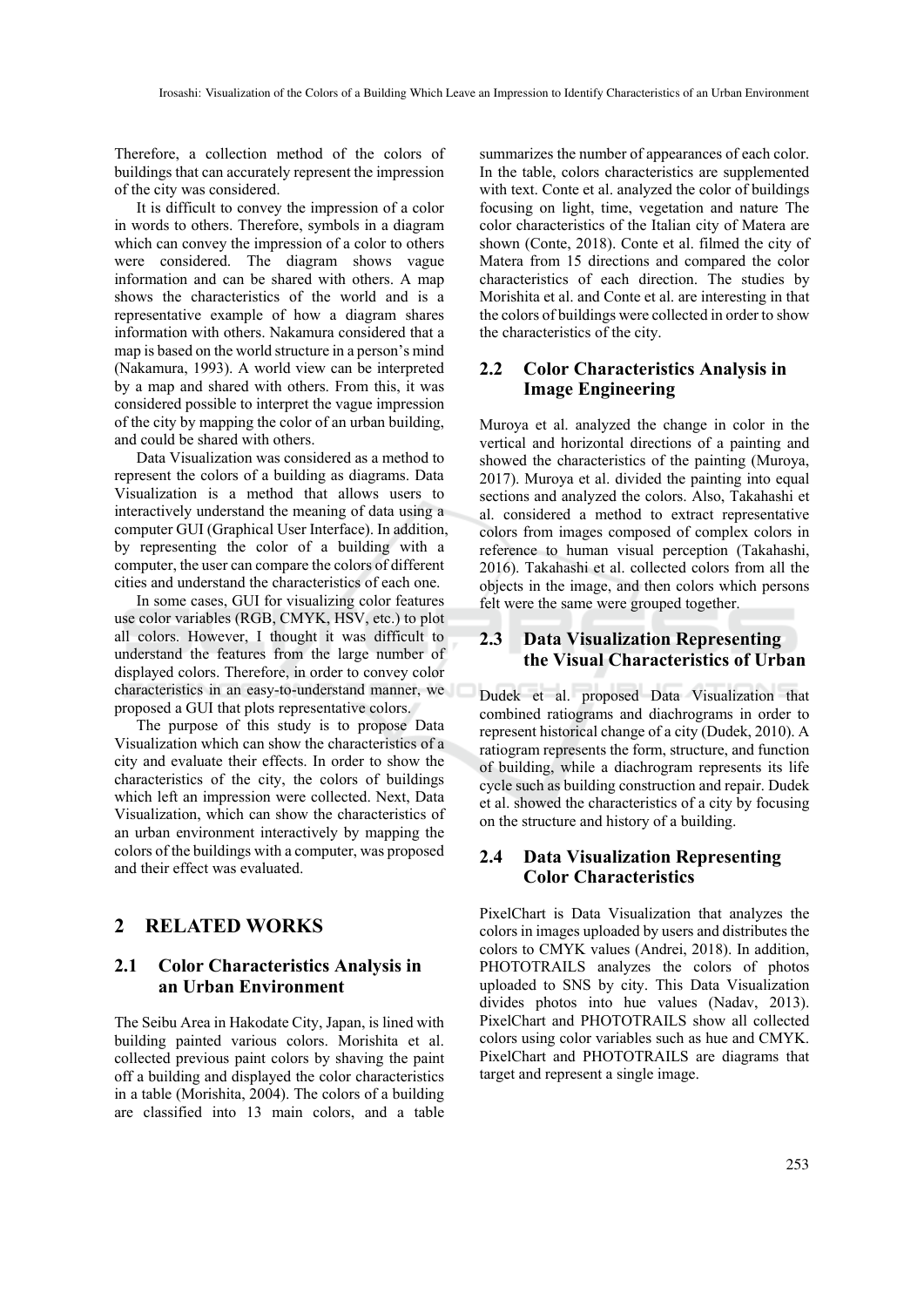### **2.5 Research Concept**

In this study, how to collect the colors of a building that give an impression and use of a diagram to easily convey the characteristics of colors are evaluated. Consequently, how to collect the colors of a building in a way that accurately shows the impression of the city was considered. In addition, colors that leave an impression, rather than all the colors painted on the building, were collected.

In order to easily convey color characteristics, representative colors were plotted. In this way, it was hypothesized that users could easily understand the characteristics of the city. In addition, an interactive diagram (color representation) to compare colors was also prepared. By comparing different cities interactively, it was assumed that users could understand the characteristics of a city well.

## **3 RESEARCH PROCESS**

The author prototyped a GUI prototype that plots the colors of the building. And I cognitively analyzed the effect of the GUI. In addition, we considered the results of analyzing the prototype and prototyped a new prototype.

First, an "Irosashi Treemap" that collects and plots all the colors used in the building was created. From the results of the evaluation experiment, collecting colors that could express the impressions of the viewer were thought to be needed in order to demonstrate the characteristics of the city. Therefore, colors from buildings that left an impression were collected and "Irosashi Impression" was created.

## **4 PROTOTYPE1: Irosashi Treemap**

The prototype, "Irosashi Treemap" (Figure 1) shows the characteristics of the city by plotting all the colors used in a building using the Treemap method (Johnson, 1991). Users can freely generate diagrams by selecting specific items (Area, Building Type, Building Part).

#### **4.1 Irosashi Treemap Structure**

"Irosashi Treemap" plots colors within a certain range using the Treemap method. Consequently, even if the number of displayed colors changes depending on the item selected by the user (Area, Building Type, Building Part), the diagram is always the same size,

allowing users to compare different cities. Colors are classified into 14 hues. Each hue, the parent data, is displayed in descending order of frequency ratio for all colors starting from the top left of the screen. Colors that are child data are displayed in order of brightness from the upper left. The size of each node increases according to the number of collected colors.



Figure 1: Irosashi Treemap Basic Screen.

### **4.2 Collecting Colors Represented by Irosashi Treemap**

Colors of the buildings in the Seibu Area of Hakodate City were collected. Buildings in the Seibu Area have characteristic colors for the roof and walls. Furthermore, window frames also feature distinctive colors. The colors of the buildings in the district are mainly divided into three parts: roof, wall, and window frame. Therefore, colors were collected from these parts. Seibu is a hilly area, so colors were collected by individual slope.

Colors were collected from eight slopes in the Seibu Area (Nizyukken Slope, Daisan Slope, Hachiman Slope, Motoi Slope, Saiwai Slope, Chitose Slope, Funami Slope, Uomi Slope). Colors were then extracted from a photograph of the building using the eyedropper function of "Adobe Illustrator" (Figure 2).



Figure 2: Colors Collected from Pixels on Roofs, Walls, and Window Frames in Building Photos.

A csv file with four elements: "Building Type", "Building Part", "Color Code (Hexadecimal)", and "Collected Slope" was created. Users can freely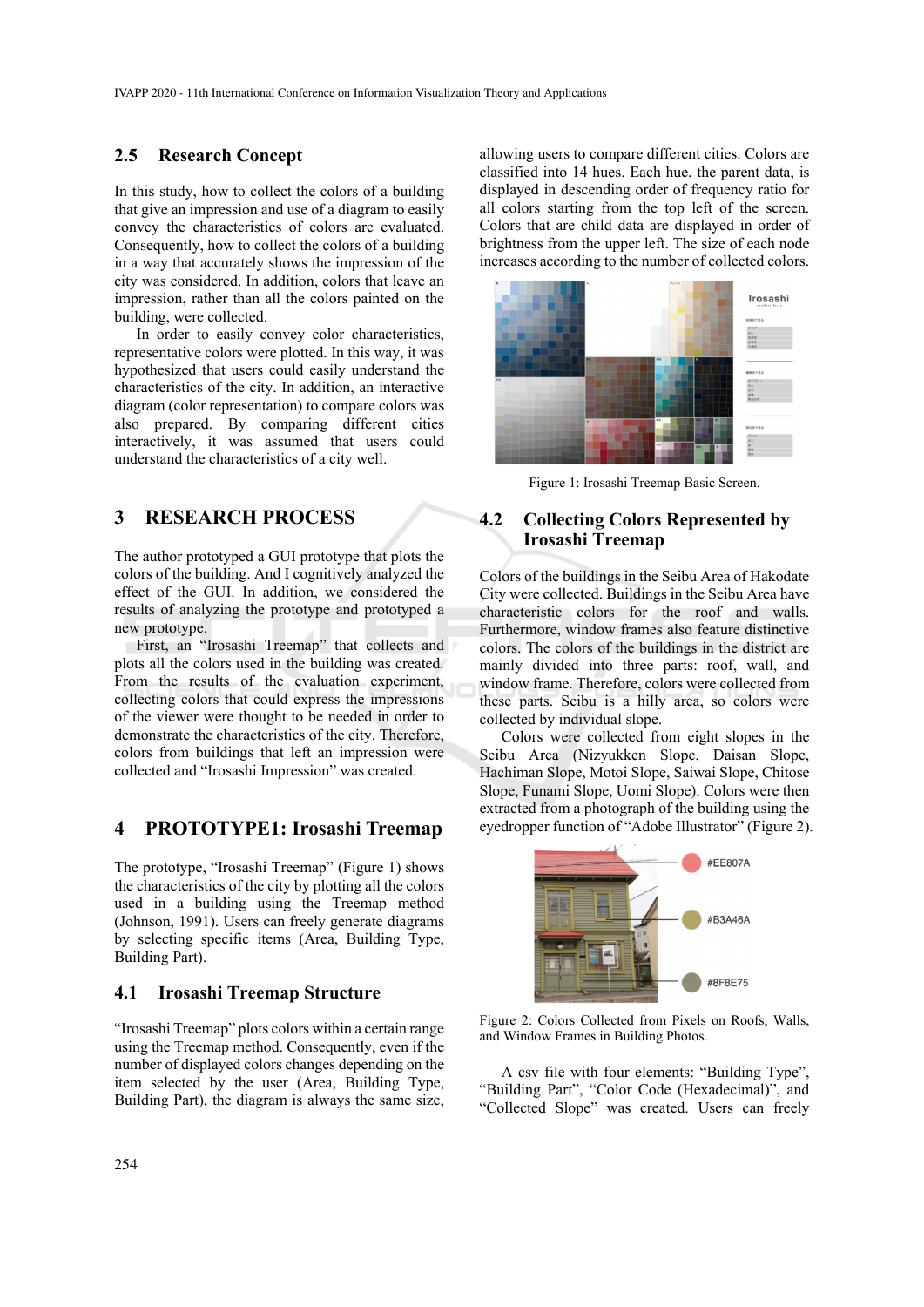generate diagrams by selecting 8 slopes, 23 types of buildings (Houses, Stores, etc.) and 3 building parts (Roof, Wall, or Window Frame) (Figure 3).



Figure 3: The Colors of the Buildings at Hachiman Slope (Left) and Funami Slope (Right).

### **4.3 Irosashi Treemap Evaluation Experiment**

**Purpose.** The purpose of this experiment was to evaluate whether "Irosashi Treemap" could represent the color characteristics of the city.

**Subjects.** 5 university students, 9 non-students.

**Procedure.** Subjects answered a questionnaire describing the color characteristics of buildings in the Seibu Area and were instructed on the use of the "Irosashi Treemap". There was no time limit and the subject could work at his own pace. When the subject was finished, a questionnaire on understanding the color characteristics of the buildings in the Seibu Area and an interview on the use of "Irosashi Treemap" were carried out.

## **4.4 Experimental Results and Discussion**

In this section, collection method of building colors and easy-to-understand color diagrams based on the experimental results are considered.

#### **4.4.1 Color Characteristics Differ According to the Subject's Impression**

Each subject had visited the Seibu Area before and had an impression of the colors of the buildings. Nine of the 14 subjects described a large number of achromatic colors as colors different from characteristic colors which left an impression. Three subjects answered that the colors of different slopes looked the same. From the above results, due so many achromatic colors, the colors of "Irosashi Treemap" were considered to differ depending on the impression by the subject. One reason for the collection of so many achromatic colors is that all the colors which do not leave a strong impression and are overlooked by people were collected. Hence, consideration of a collection method that can collect colors which leave an impression is needed.

#### **4.4.2 Examination of Easy-to-Understand Colors**

In order to represent the color characteristics of the city, it is necessary to express the characteristic colors of a building in an easy-to-understand manner. However, average score to the question "Could you understand the characteristic colors?" (answered after the subject used "Irosashi Treemap") was 3.78 on a scale of 1-5. Consequently using a diagram to express the colors in an easy-to-understand manner is considered needed.

#### **4.4.3 Compare Colors of Different City**

Four subjects answered that the color characteristics were difficult to understand. Subjects answered that the color characteristics were difficult to understand because the colors could not be compared for individual slopes. In addition, three examinees answered that the number of displayed colors differed by slope. The number of colors displayed on "Irosashi Treemap" varied depending on the number of buildings adjacent to the slope (Figure 4). Therefore, comparing colors is considered difficult.



Saiwai Slope

Motoi Slope

Figure 4: The Number of Different Building Colors Displayed for Each Slope.

One subject answered that the position where the colors were displayed differed for each slope (Figure 5). It was difficult to keep track of the color he wanted to compare each time he selected a slope and generated a diagram. In response to the above, the reason why color characteristics cannot be displayed is that the number of display colors and the display position differ by slope.



Figure 5: The Hue is Displayed at a Different Position for Each Slope.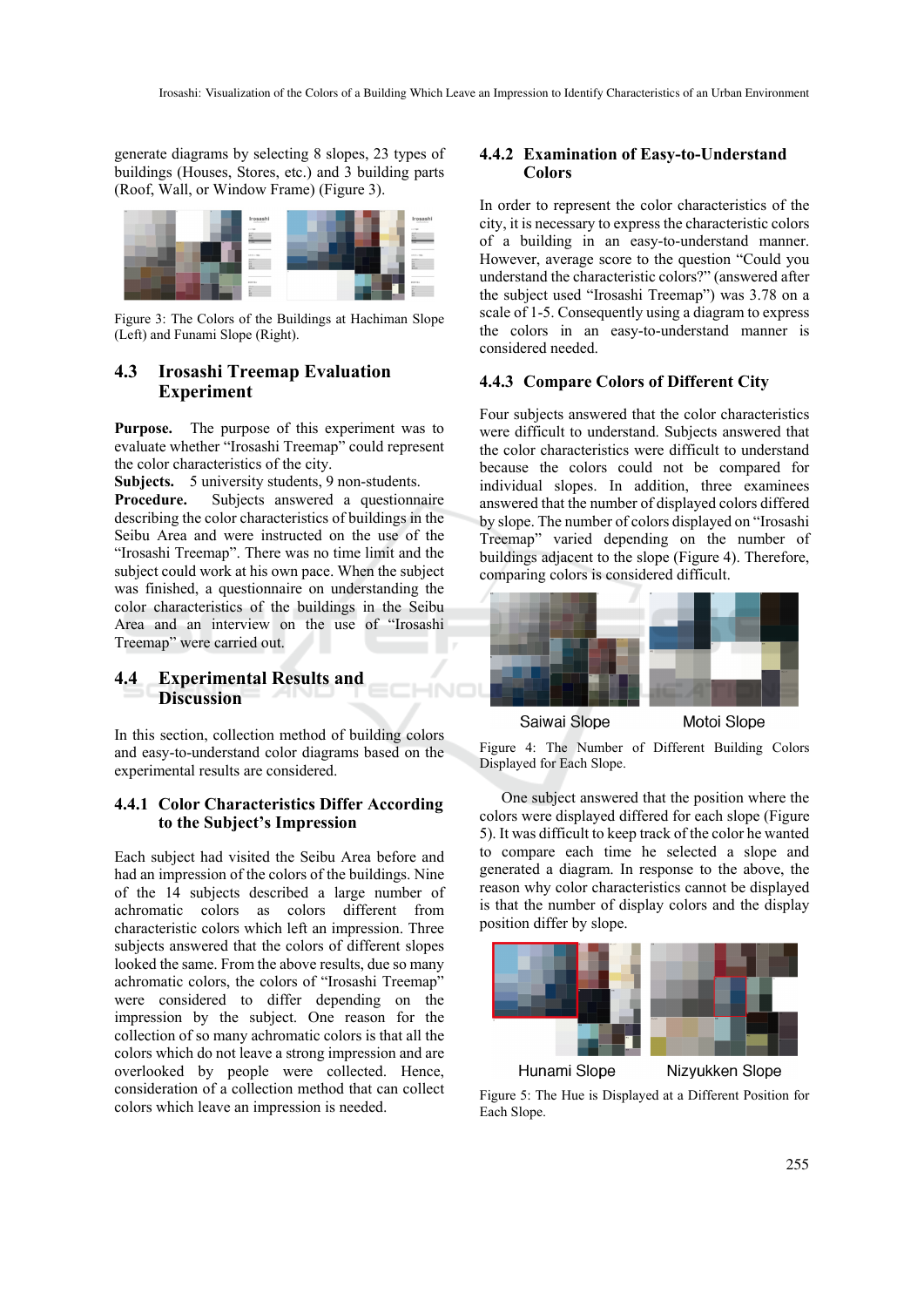IVAPP 2020 - 11th International Conference on Information Visualization Theory and Applications

#### **4.4.4 Problems of Irosashi Treemap**

According to the results of the evaluation experiment, the following four issues were observed for "Irosashi Treemap".

・ Collection method of building colors which can leave an impression with the viewer.

・Creation of diagrams that can display colors in an easy-to-understand manner.

・ Creation of diagrams that have the same number of displayed colors and which can compare the colors from different cities.

・ Creation of diagrams that can display colors in a predetermined position and compare the colors from different cities.

Based on these issues, a preliminary survey and prototype production were conducted to reexamine the color collection method.

## **5 PROTOTYPE2: Irosashi Impression**

"Irosashi Impression" shows representative colors collected from buildings that leave an impression. The user can select the city and the number of displayed colors (1 to 10 colors) and freely generate diagram. The user can switch between "Color View Mode" (Figure 6) and "Box Plot Mode" (Figure 7) that distributes colors according to hue values. The colors are displayed in a uniform size depending on the number of colors selected by the user.

"Irosashi Impression" displays a certain number of representative colors at predetermined positions according to the hue value. This diagram allows users to compare the colors of different cities and understand the color characteristics of each city.



Figure 6: Color View Mode of Irosashi Impression.



Figure 7: Box Plot Mode of Irosashi Impression.

#### **5.1 Irosashi Impression Structure**

"Irosashi Impression" plots representative colors using the kmeans ++ method (Arthur, 2007). A representative color is the average value of each cluster and the Euclidean distance closest to each other(Lab color space). The kmeans ++ method was used instead of the kmeans method (Macqueen, 1967) in order to prevent the representative color from changing every time the user selects the number of displayed colors.

## **5.2 Collecting Colors That Represent an Impression**

A method to collect colors that leave an impression with the viewer was considered by sketching common color points in buildings that left an impression with the viewer as he walked through the slopes in the Seibu Area. As a result of the examination, colors were collected from the triangular roof and walls on the first floor of the buildings which left an impression with the viewer (Figure 8). The triangular roof and walls of the building were frequently seen in walking. Colors were extracted from four slopes in the Seibu Area, Hakodate City (Daisan Slope, Hachiman Slope, Motoi Slope, Funami Slope).



Figure 8: Colors Collected from Pixels on Triangular Roof and Wall of the First Floor in Building Photos.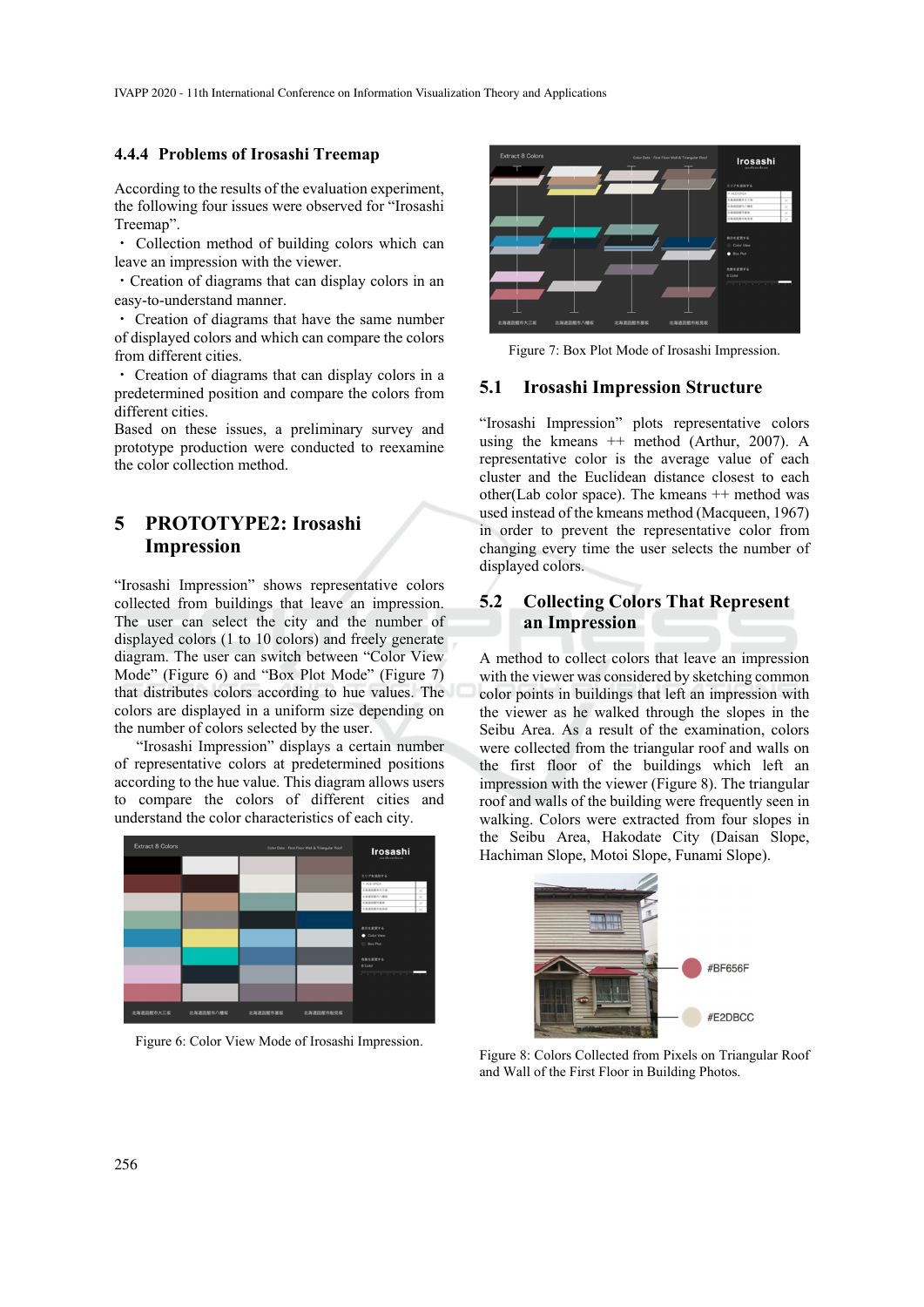## **5.3 Irosashi Impression Evaluation Experiment**

**The Purpose.** The purpose of using Irosashi Impression was to evaluate whether the colors collected from the triangular roof and walls on the first floor of the building closely matched the impression of the viewer.

**Subjects.** 3 university students and 7 graduate students.

**Procedure.** The subjects walked through two slopes (Daisan Slope, Hachiman Slope) in the Seibu Area, and the impression left by the colors of the building was written on the questionnaire. After walking through each slope, the subjects were shown with a screen of 5 representative colors of roof, wall, and window frame (Pattern 1) and a screen of 5 representative colors of triangular roof and wall color on the first floor (Pattern 2) (Figures 9 and 10), and the impression of the color was written in the questionnaire. Next, the subjects were asked how the impression of the color of the building when walking through the slope matched the impression of the colors in Pattern 1 and Pattern 2, respectively, on a scale of 1-5.



Pattern 1

Pattern 2

Figure 9: All the Building Colors (Pattern 1) and the Triangular Roof and Wall Colors of the Building (Pattern 2) Collected on the Daisan Slope Displayed Using Irosashi Impression.



Figure 10: All the Building Colors (Pattern 1) and the Triangular Roof and Wall Colors of the Building (Pattern 2) Collected on the Hachiman Slope Displayed Using Irosashi Impression.

## **5.4 Evaluation Experiment Results and Discussion**

In this section, we show the experimental results of evaluating the color impression displayed by "Irosashi Impression". In addition, we describe how to collect the colors of the building that left an impression from the experimental results, and how to create a diagram showing the color characteristics.

#### **5.4.1 Collecting Colors of a Building That Leave an Impression**

Figure 11 shows the average value of how well the impression formed from the colors of the building on a slope matched the impression from the color of "Irosashi Impression". For Daisan Slope, the average value for Pattern 2 was high. For Hachiman Slope, there was no difference between the average values of Pattern 1 and Pattern 2. In addition, normality could not be confirmed in the evaluation of Pattern 2 of Daisan Slope and Hachiman Slope. Wilcoxon's rank sum test was used to determine significant difference in the evaluation of Patterns 1 and 2 for Daisan Slope and Hachiman Slope. However, no significant difference between Daisan Slope ( $p = 0.37$ )  $> 0.05$ ) and Hachiman Slope ( $p = 0.85 > 0.05$ ) was observed. From these results, further room for consideration in the collection method of colors that leave an impression is suggested. Although, three subjects replied that the color of Daisan Slope Pattern 2 was close to the color impression they felt when going down the slope. Although there was no significant difference, Daisan Slope may have been more effective in color correction method for expressing people's impressions. In the future, we will reexamine the method of collecting colors so that multiple people can collect impressive colors and share urban impressions.



Figure 11: Degree the Impression from the Color of the Building on the Slope matched the Colors of Pattern 1 and Pattern<sub>2</sub>.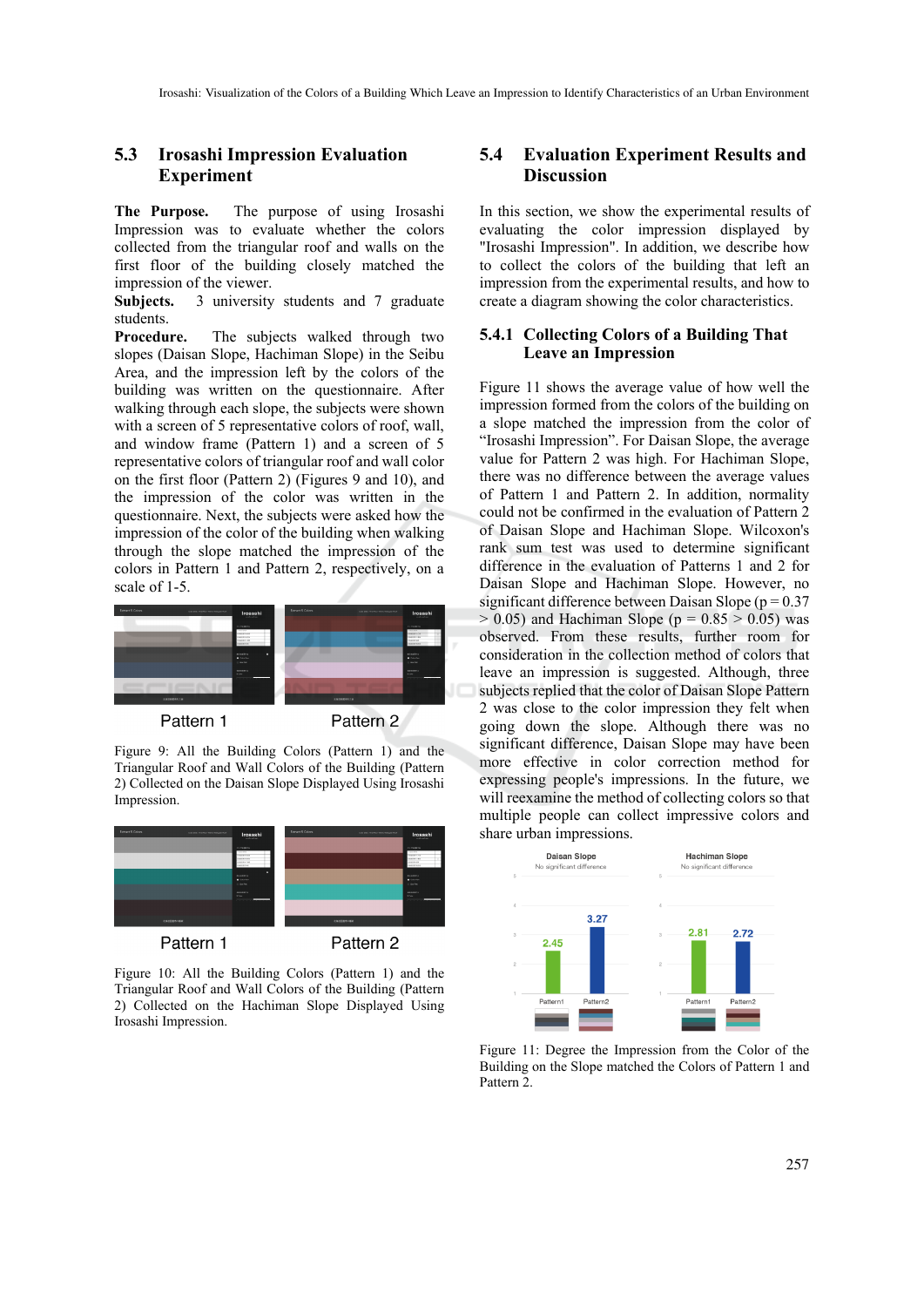#### **5.4.2 Diagram Representation of Color Characteristics**

In this experiment, five colors were plotted from the colors collected using "Irosashi Impression". However, impressions may change depending on the number of displayed colors. In the future, allowing the subject to freely select the number of colors to be displayed and then evaluating the impression of the colors is planned. Furthermore, in this experiment, the color size was displayed evenly. However, the impression may change depending on the size of the color display. In the future, we will consider a method of displaying colors in a size corresponding to the area of the sampling part.

## **6 FUTURE WORK**

The color correction method proposed to express people's impressions proposed in this study focused on external factors such as building parts. However, the impression of the viewer may also be influenced by internal factors such as interest. Therefore, it is possible that not only buildings but all objects affect people's impressions. In the future, analysis of the factors that affect the viewer's impression will be carried out by having multiple subjects collect the colors which left an impression with them, and then reexamine the color collection method. The collected colors will then be plotted using "Irosashi Impression", and whether the characteristics of the city could be shown in the results will be evaluated.

## **7 CONCLUSIONS**

The purpose of this study is to propose data visualization that can show the characteristics of a city and evaluate its effect. In order to show the characteristics of the city, the colors of buildings that left an impression with the viewer were collected. In addition, the color of the building was visualized with a computer, a Data Visualization that interactively displayed the characteristics of the city was proposed and its effect evaluated. From the experimental results of "Irosashi Impression", the impression viewers formed of a city was influenced not only by external factors such as building parts, but also by internal factors such as interest. In the future, a method to collect the colors of a building that can show the impression of a city will be reconsidered,

and the effect of "Irosashi Impression" will be reevaluated.

## **REFERENCES**

- Miura, K. et al., (2000). *The psychology of intellect and sensitivity- Introduction to cognitive psychology*. Tokyo: Fukumura Publishers.
- Miura, K., (2003). Perceptual and cognitive factors of Kansei impression, *Vision*, 15(3), 143-149.
- Kawabata, Y. et al., (2011). Color and Cognitive Science —The Effects of Color in High level Vision and Cognition—. *Journal of the Imaging Society of Japan*, 50(6), 522-528.
- Inoue, R., Nakano, S., (2014). A Study on landscape of historical street -Case study of Matsue urban traditional preservation area, townscape formation area and neighborhood area-. *Journal of architecture and building science*, 20(44), 311-316.
- Nakamura, T., Okamoto, K., (1993). *Introduction to mental map*, Tokyo: Kokon Publishers.
- Morishita, M. et al., (2004). Transition of townscape through paint colors at the west historic quarter in Hakodate -Analysis of "temporal color ring" paint layers of western style houses with wood siding-, *Transactions of AIJ. Journal of architecture and planning*, 579, 81-88.
- Conte, A. et al., (2018). Variations of Identity: Tuff as Matter of Architecture. Shades of Light, Time and Colour, *INTBAU2017. Lecture Notes in Civil Engineering*, 3, 1329-1339.
- Muroya, T., The Naional Art Center Tokyo., (2017). A spatial wavelength analysis of color variations in painting arts based on a step-function system with arbitrary wavelength, *Journal of the Color Science Association of Japan*, 41(6), 15-18.
- Takahashi, N. et al., (2016). Visualization of Brand Images Extracted from Home-Interior Commercial Websites Using Color Features. *Lecture Notes in Computer Science*, 9374, 179-190.
- Dudek, I., Blaiseet, J. Y., (2010). UNDERSTANDING CHANGES IN HERITAGE ARCHITECTURE-Can We Provide Tools & Methods for Visual Reasoning? *IIMAGAPP 2010 - Proceedings of the International Conference on Imaging Theory and Applications and IVAPP 2010 - Proceedings of the International Conference on Information Visualization Theory and Applications*, 1, 91-100.
- Andrei, K., (2018). PixelChart[Web log]. Retrieved from https://anvaka.github.io/pixchart/?d=4
- Nadav, H. et al., (2013). PHOTOTRAILS[Web log]. Retrieved from http://phototrails. net/instagram-cities/
- Johnson, B., Shneiderman, B., (1991). Tree-maps: A Spacelling Approach to the Visualization of Hierarchical Information Structures. *Published in Proceeding Visualization*, 91, 284-291.
- Arthur, D., Vassilvitskii, S., (2007). k-means++: the advantages of careful seeding. *In Proceedings of the*